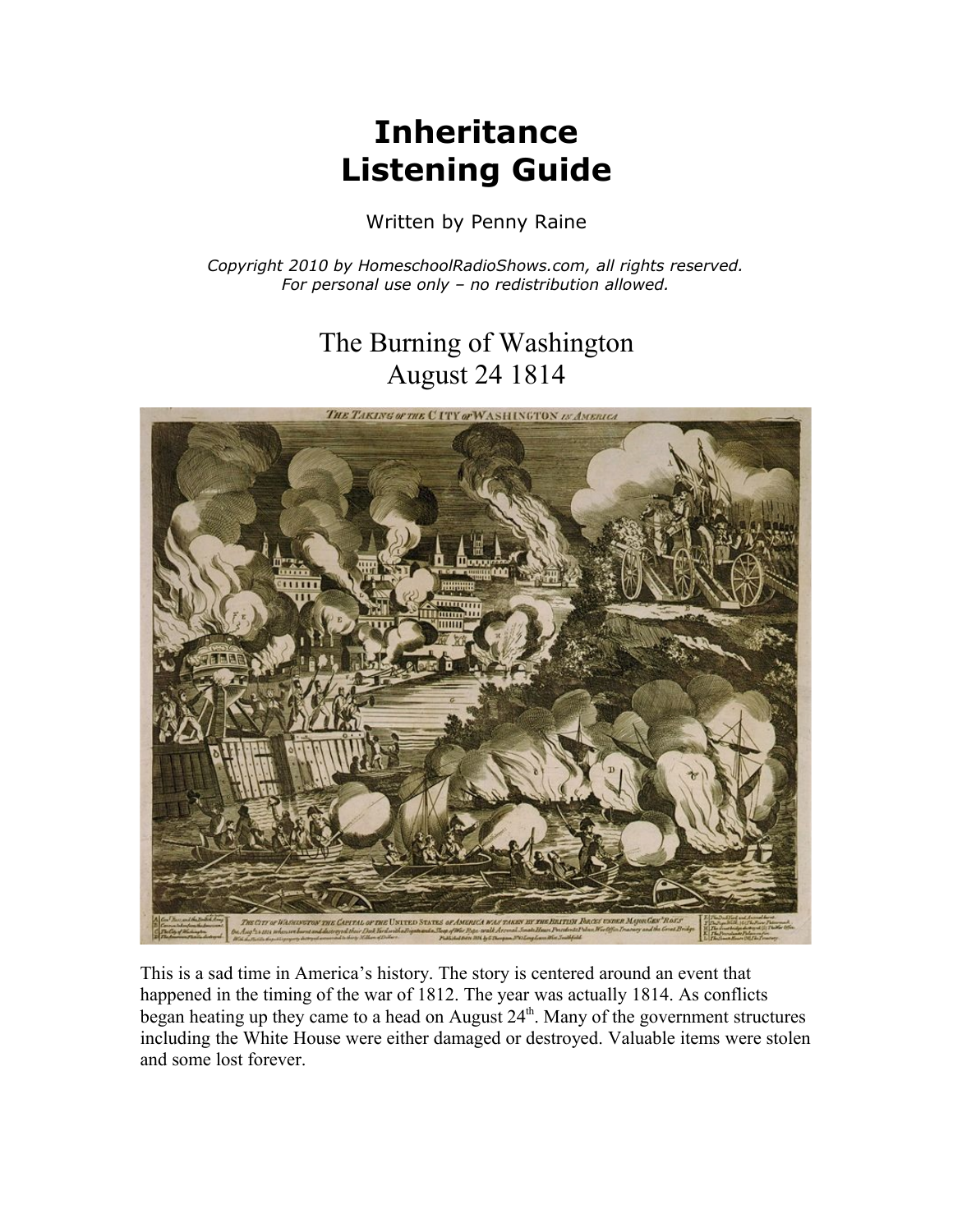Why was there so much conflict?

Who were the ones against the Americans?

Who was the brave lady who was one of the last to leave the White House?

\_\_\_\_\_\_\_\_\_\_\_\_\_\_\_\_\_\_\_\_\_\_\_\_\_\_\_\_\_\_\_\_\_\_\_\_\_\_\_\_\_\_\_\_\_\_\_\_\_\_\_\_\_\_\_\_\_\_\_\_\_\_\_\_\_\_\_\_\_\_\_

 $\mathcal{L}_\text{max} = \mathcal{L}_\text{max} = \mathcal{L}_\text{max} = \mathcal{L}_\text{max} = \mathcal{L}_\text{max} = \mathcal{L}_\text{max} = \mathcal{L}_\text{max} = \mathcal{L}_\text{max} = \mathcal{L}_\text{max} = \mathcal{L}_\text{max} = \mathcal{L}_\text{max} = \mathcal{L}_\text{max} = \mathcal{L}_\text{max} = \mathcal{L}_\text{max} = \mathcal{L}_\text{max} = \mathcal{L}_\text{max} = \mathcal{L}_\text{max} = \mathcal{L}_\text{max} = \mathcal{$ 

 $\mathcal{L}_\text{max}$  , and the contribution of the contribution of the contribution of the contribution of the contribution of the contribution of the contribution of the contribution of the contribution of the contribution of t

 $\_$  , and the set of the set of the set of the set of the set of the set of the set of the set of the set of the set of the set of the set of the set of the set of the set of the set of the set of the set of the set of th

 $\mathcal{L}_\text{max}$  , and the contribution of the contribution of the contribution of the contribution of the contribution of the contribution of the contribution of the contribution of the contribution of the contribution of t

 $\mathcal{L}_\text{max}$  , and the contribution of the contribution of the contribution of the contribution of the contribution of the contribution of the contribution of the contribution of the contribution of the contribution of t

 $\mathcal{L}_\text{max}$  , and the contribution of the contribution of the contribution of the contribution of the contribution of the contribution of the contribution of the contribution of the contribution of the contribution of t

 $\mathcal{L}_\text{max}$  , and the contribution of the contribution of the contribution of the contribution of the contribution of the contribution of the contribution of the contribution of the contribution of the contribution of t

 $\mathcal{L}_\text{max}$  , and the contribution of the contribution of the contribution of the contribution of the contribution of the contribution of the contribution of the contribution of the contribution of the contribution of t

 $\mathcal{L}_\mathcal{L}$  , and the set of the set of the set of the set of the set of the set of the set of the set of the set of the set of the set of the set of the set of the set of the set of the set of the set of the set of th

What did she try to take with her?

If you had to leave your home suddenly, what would you take with you?

Read and write Matthew 6:19-21.

Discuss what this means to you and what your treasure is.

Take a look at this site below to answer the questions. [http://en.wikipedia.org/wiki/Burning\\_of\\_Washington](http://en.wikipedia.org/wiki/Burning_of_Washington)

Who was the President at the time?

What happened to the White House?

Why? \_\_\_\_\_\_\_\_\_\_\_\_\_\_\_\_\_\_\_\_\_\_\_\_\_\_\_\_\_\_\_\_\_\_\_\_\_\_\_\_\_\_\_\_\_\_\_\_\_\_\_\_\_\_\_\_\_\_\_\_\_\_\_\_\_\_